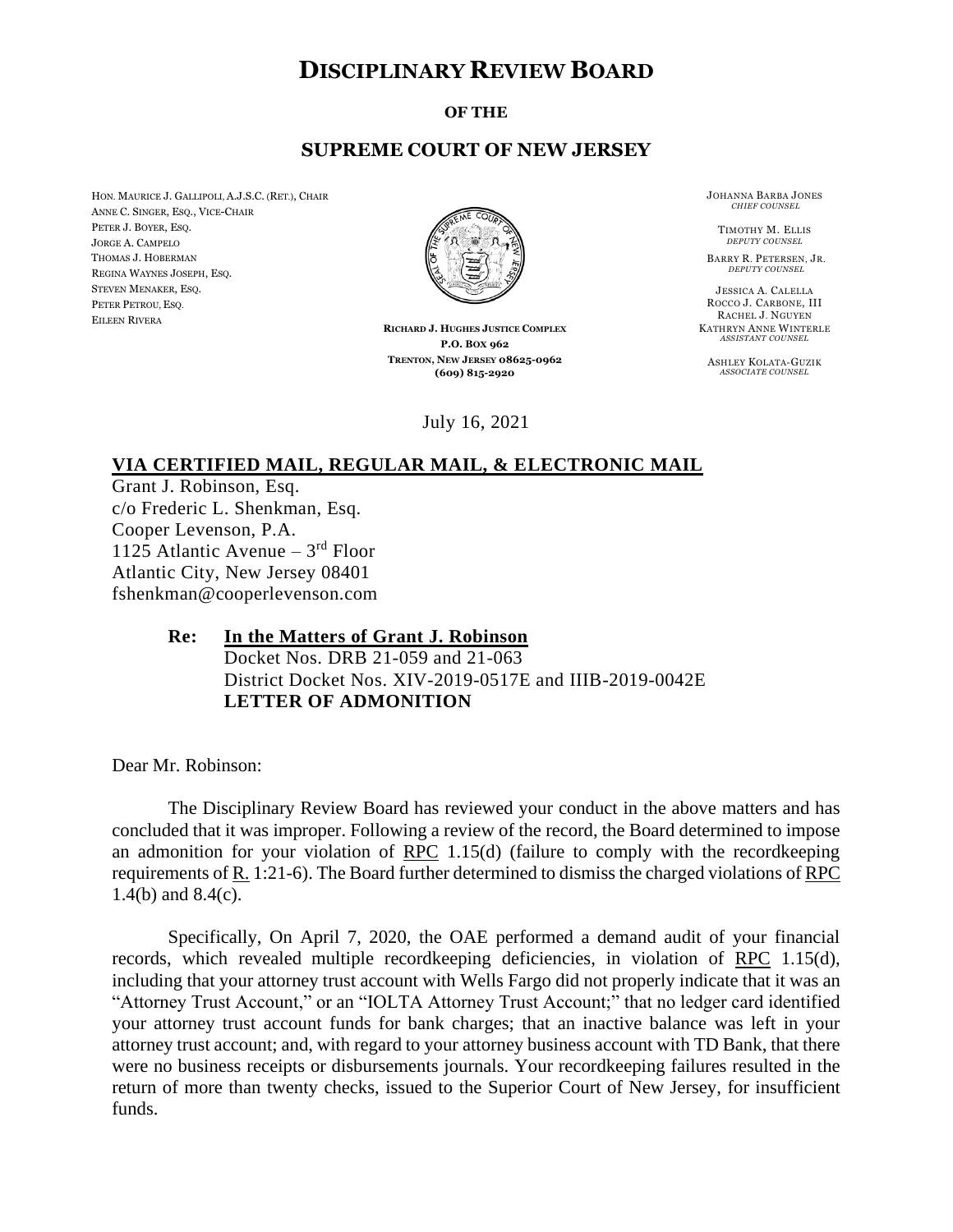I/M/O Grant J. Robinson, DRB 21-059 and 21-063 July 16, 2021 Page 2 of 3

After considering the written submissions, oral argument, and your admission to misconduct, the Board recognized that your recordkeeping failures were neglectful, but not purposeful. Compare In re Artusa, 246 N.J. 154 (2021) (attorney censured for RPC 1.15(d), RPC 8.1(b), and RPC 8.4(b) and (c) violations for purposefully issuing checks he knew would not be honored).

In determining to dismiss the charged violation of RPC 1.4(b) in the Butts matter, the Board found that there was no evidence in the record that you failed to communicate with your client, in violation of RPC 1.4(b). Additionally, while the Board was troubled by your flawed and disorganized office procedures, there was insufficient evidence to find that you had the requisite mens rea to violate RPC 8.4(c) in connection with the Butts matter. See, e.g., In the Matter of Ty Hyderally, DRB 11-016 (July 12, 2011). Moreover, you have modified your office procedures to avoid such future lapses.

In imposing only an admonition, the Board considered, in mitigation, that you have no disciplinary history; enjoy a reputation for good character; served in the Armed Forces; readily admitted your misconduct; corrected the recordkeeping errors; took remedial measures to decrease the likelihood of a future recordkeeping violation; and that your actions were not for personal gain and did not injure any client.

Your conduct has adversely reflected not only on you as an attorney but also on all members of the bar. Accordingly, the Board has directed the issuance of this admonition to you. R. 1:20-15(f)(4).

A permanent record of this occurrence has been filed with the Clerk of the Supreme Court and the Board's office. Should you become the subject of any further discipline, this admonition will be taken into consideration.

The Board also has directed that the costs of the disciplinary proceedings be assessed against you. An invoice of costs will be forwarded to you under separate cover.

Very truly yours,

Jhanna Bala Loues

Johanna Barba Jones Chief Counsel

JBJ/jm

c: See attached list